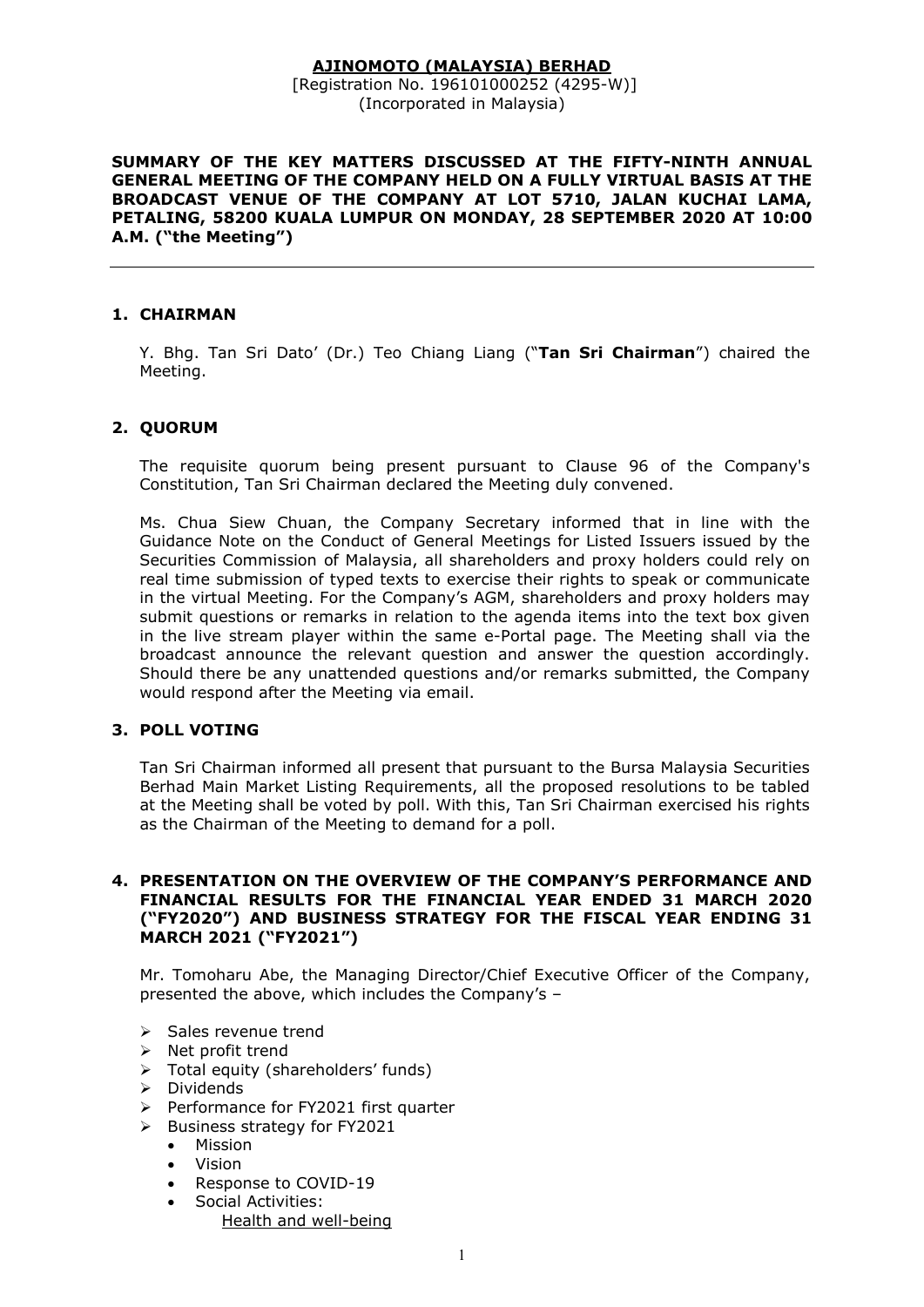- 1. Sports Nutrition Awareness Project
- 2. aminoVITAL® Launching
- 3. Elderly Dietary Improvement Project
- 4. Consumer Campaign salt reduction with AJI-NO-MOTO®
- 5. Industrial Contribution

Environment sustainability

- Successfully reduced fuel oil consumption
- Reduction in greenhouse gas emission intensity
- Increased the waste recovery rate
- Reduction in water consumption per tonne of product produced
- Relocation Project: "TechPark@Enstek", Negeri Sembilan
	- o Target to complete the relocation by June 2022 (Originally, March 2022)
		- During the MCO period, construction was stopped for almost three (3) months.
	- o Total CAPEX is RM355 million.
	- Feature of new factory:
		- 1. Global Halal Production Centre
		- 2. Global Specialty Ingredients Centre
		- 3. Automation & Digitalisation
		- 4. Environment & Society

#### 5. RECEIPT OF THE AUDITED FINANCIAL STATEMENTS FOR FY2020 TOGETHER WITH THE REPORTS OF THE DIRECTORS AND THE AUDITORS THEREON ("AFS 2020")

Tan Sri Chairman then invited questions from all present in respect of the AFS. After having addressed all questions raised accordingly, the AFS 2020 were duly received.

# 6. VOTING RESULTS

Having addressed all queries raised and the following resolutions voted upon by epolling, all the following resolutions were duly passed with the results of the e-polling announced accordingly to Bursa Securities on 28 September 2020:-

| <b>Resolution</b> |                                                                                                                                                                                                                                                                                                                                                                                                |
|-------------------|------------------------------------------------------------------------------------------------------------------------------------------------------------------------------------------------------------------------------------------------------------------------------------------------------------------------------------------------------------------------------------------------|
| $\mathbf{1}$      | To approve the payment of Directors' fees for the financial year ended 31<br>March 2020.                                                                                                                                                                                                                                                                                                       |
| $\mathcal{P}$     | To approve the payment of Directors' benefits up to an amount of<br>RM650,000 from 29 September 2020 until the next Annual General Meeting<br>of the Company.                                                                                                                                                                                                                                  |
| 3                 | To approve the gratuity payment to General Tan Sri (Dr) Dato' Paduka<br>Mohamed Hashim bin Mohd. Ali (Rtd), the former Chairman of the Board<br>and Remuneration Committee of the Company, respectively, and member<br>of the Audit Committee and Nomination Committee of the Company<br>respectively, in recognition and appreciation of his past service and<br>contribution to the Company. |
| 4                 | To approve the gratuity payment to Ms. Naoko Yamamoto, the former<br>Managing Director/Chief Executive Officer of the Company, in recognition<br>and appreciation of her past service and contribution to the Company.                                                                                                                                                                         |